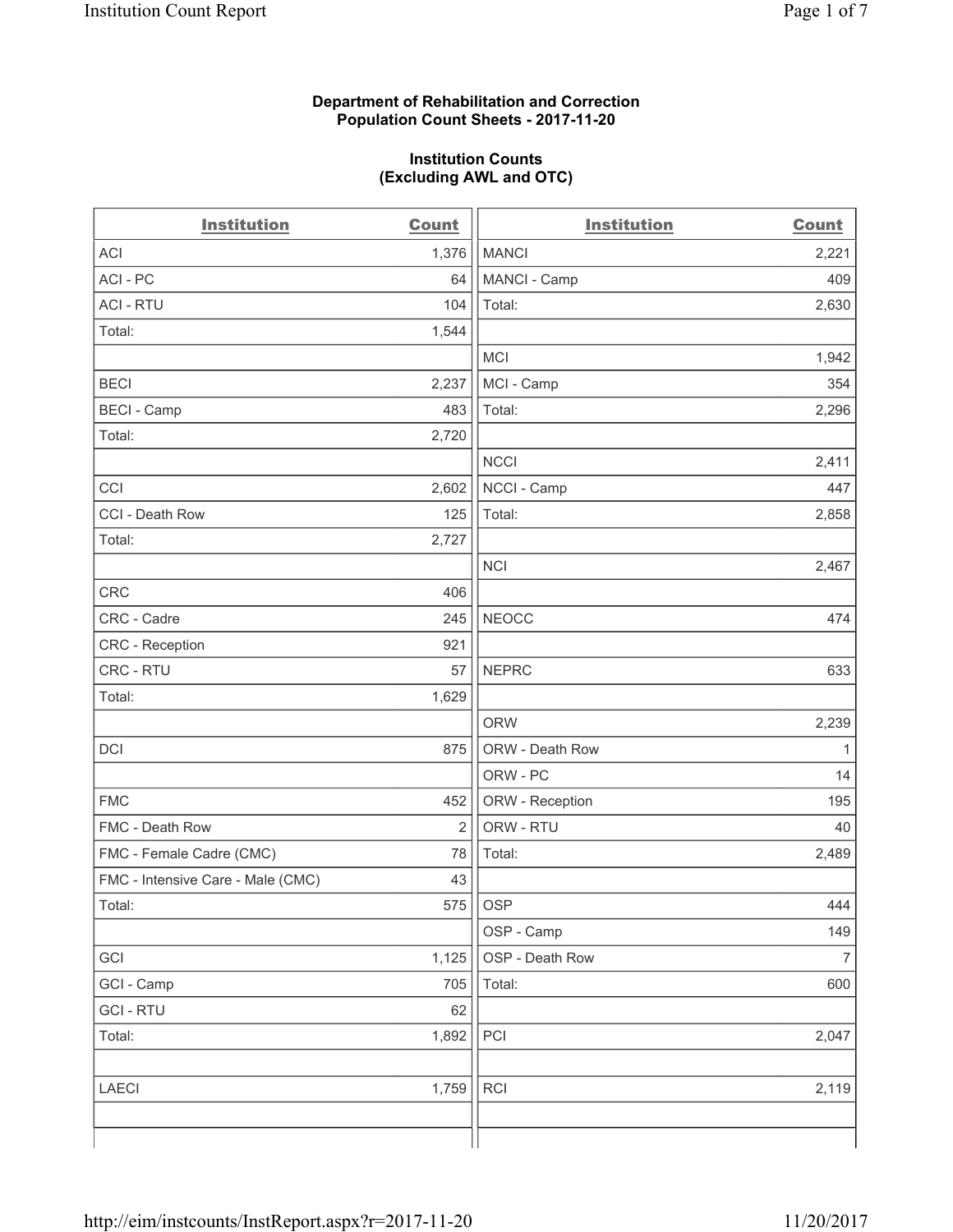| LECI                     | 2,332 | R              | 2,606                              |
|--------------------------|-------|----------------|------------------------------------|
| LECI - Camp              | 177   |                |                                    |
| Total:                   | 2,509 | SCI            | 2,018                              |
| LOCI                     | 2,309 | SOCF           | 1,154                              |
|                          |       | SOCF - RTU     | 57                                 |
| LORCI                    | 224   | Total:         | 1,211                              |
| LORCI - Cadre            | 143   |                |                                    |
| <b>LORCI - Reception</b> | 974   | <b>TCI</b>     | 1,029                              |
| Total:                   | 1,341 | TCI - Camp     | 448                                |
|                          |       | Total:         | 1,477                              |
| <b>MACI</b>              | 1,107 |                |                                    |
| MACI - Minimum           | 1,256 | <b>TOCI</b>    | 401                                |
| Total:                   | 2,363 | TOCI - PC      | 99                                 |
|                          |       | Total:         | 500                                |
|                          |       | <b>WCI</b>     | 1,218                              |
|                          |       | <b>WCI-RTU</b> | 33                                 |
|                          |       | Total:         | 1,251                              |
|                          |       |                | 49,919<br><b>Total Population:</b> |

\* The Total Population includes 30 Offenders with Reason Codes 30 & 31. \*\* The Total Population includes 37 Offenders with Reason Code 0A.

# **Male Population by Security Level (Include AWL and Exclude OTC)**

| <b>Security Level</b>  |                   | <b>Body</b> | <b>AWL</b> | $(-OTC)$ | <b>Total</b> |
|------------------------|-------------------|-------------|------------|----------|--------------|
| Total Level 5          |                   | 90          | 3          | 3        | 90           |
| <b>Total Level 4</b>   |                   | 2,262       | 41         | 32       | 2,271        |
| Total Level 3          |                   | 11,722      | 144        | 118      | 11,748       |
| Total Level 2          |                   | 16,006      | 210        | 139      | 16,077       |
| Total Level 1          |                   | 15,528      | 160        | 82       | 15,606       |
| <b>Total Death Row</b> |                   | 136         |            | 0        | 137          |
|                        | <b>Total Male</b> | 45,744      | 559        | 374      | 45,929       |

#### **Female Population by Institution (Include AWL and Exclude OTC)**

| <b>Institution</b>              | <b>Body</b> | <b>AWL</b> | $(-OTC)$ | Tota |
|---------------------------------|-------------|------------|----------|------|
| <b>DCI</b>                      | 875         |            |          | 881  |
| <b>FMC</b>                      | 25          |            |          | 26   |
| <b>FMC</b> - Female Cadre (CMC) | 78          |            |          | 80   |
|                                 |             |            |          |      |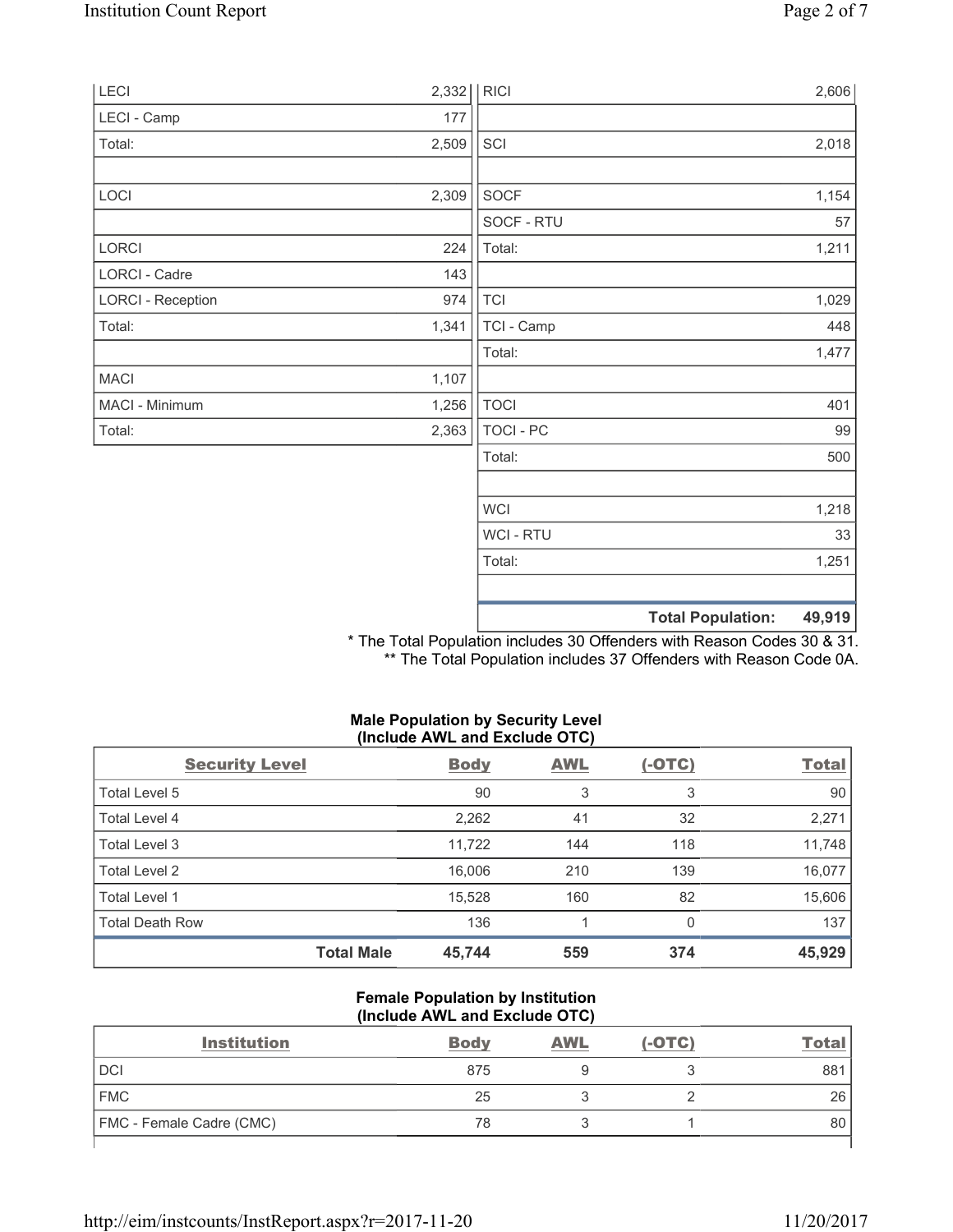|                        | <b>Total Population:</b> | 49,841 | 631 | 409          | 50,063 |
|------------------------|--------------------------|--------|-----|--------------|--------|
|                        | <b>Total Female</b>      | 4,097  | 72  | 35           | 4,134  |
| ORW - RTU              |                          | 40     | 0   | <sup>0</sup> | 40     |
| ORW - Reception        |                          | 195    | 0   | O            | 195    |
| ORW - PC               |                          | 14     | 0   | $\Omega$     | 14     |
| <b>ORW - Death Row</b> |                          |        | 0   | 0            |        |
| <b>ORW</b>             |                          | 2,237  | 41  | 22           | 2,256  |
| <b>NEPRC</b>           |                          | 632    | 16  |              | 641    |

# **Male Population by Institution: Security Level 5 (Include AWL and Exclude OTC)**

| <b>Institution</b>   | <b>Body</b>    | <b>AWL</b>     | $(-OTC)$     | <b>Total</b>   |
|----------------------|----------------|----------------|--------------|----------------|
| ACI                  | 1              | $\mathbf 0$    | $\Omega$     |                |
| CRC                  | $\overline{2}$ | 0              | $\Omega$     | $\overline{2}$ |
| LECI                 | $\overline{2}$ | $\mathbf 0$    | 0            | $\overline{2}$ |
| LORCI                | 1              | $\mathbf 0$    | $\mathbf{0}$ |                |
| <b>MACI</b>          |                | 0              | 0            |                |
| <b>MANCI</b>         | 1              | $\mathbf 0$    | 0            |                |
| <b>OSP</b>           | 44             | $\overline{2}$ | 2            | 44             |
| SCI                  | 1              | $\mathbf 0$    | $\Omega$     | 1              |
| SOCF                 | 29             | 1              |              | 29             |
| SOCF - RTU           | 3              | $\mathbf 0$    | $\Omega$     | 3              |
| <b>TCI</b>           |                | 0              | <sup>0</sup> |                |
| <b>TOCI</b>          | 3              | $\mathbf 0$    | $\Omega$     | 3              |
| <b>WCI</b>           | 1              | $\Omega$       | U            |                |
| <b>Total Level 5</b> | 90             | 3              | 3            | 90             |

# **Male Population by Institution: Security Level 4 (Include AWL and Exclude OTC)**

| <b>Institution</b> | <b>Body</b> | <b>AWL</b> | $(-OTC)$ | <b>Total</b>      |
|--------------------|-------------|------------|----------|-------------------|
| ACI                | 9           |            |          | 10                |
| <b>BECI</b>        |             | 0          |          |                   |
| CCI                | 4           |            |          |                   |
| CRC                | 41          | っ          |          | 42                |
| CRC - Reception    | 11          | 2          |          | $12 \overline{ }$ |
| <b>FMC</b>         |             |            |          |                   |
| GCI                |             |            |          |                   |
| <b>LAECI</b>       | っ           |            |          |                   |
| LECI               | 61          |            |          | 61                |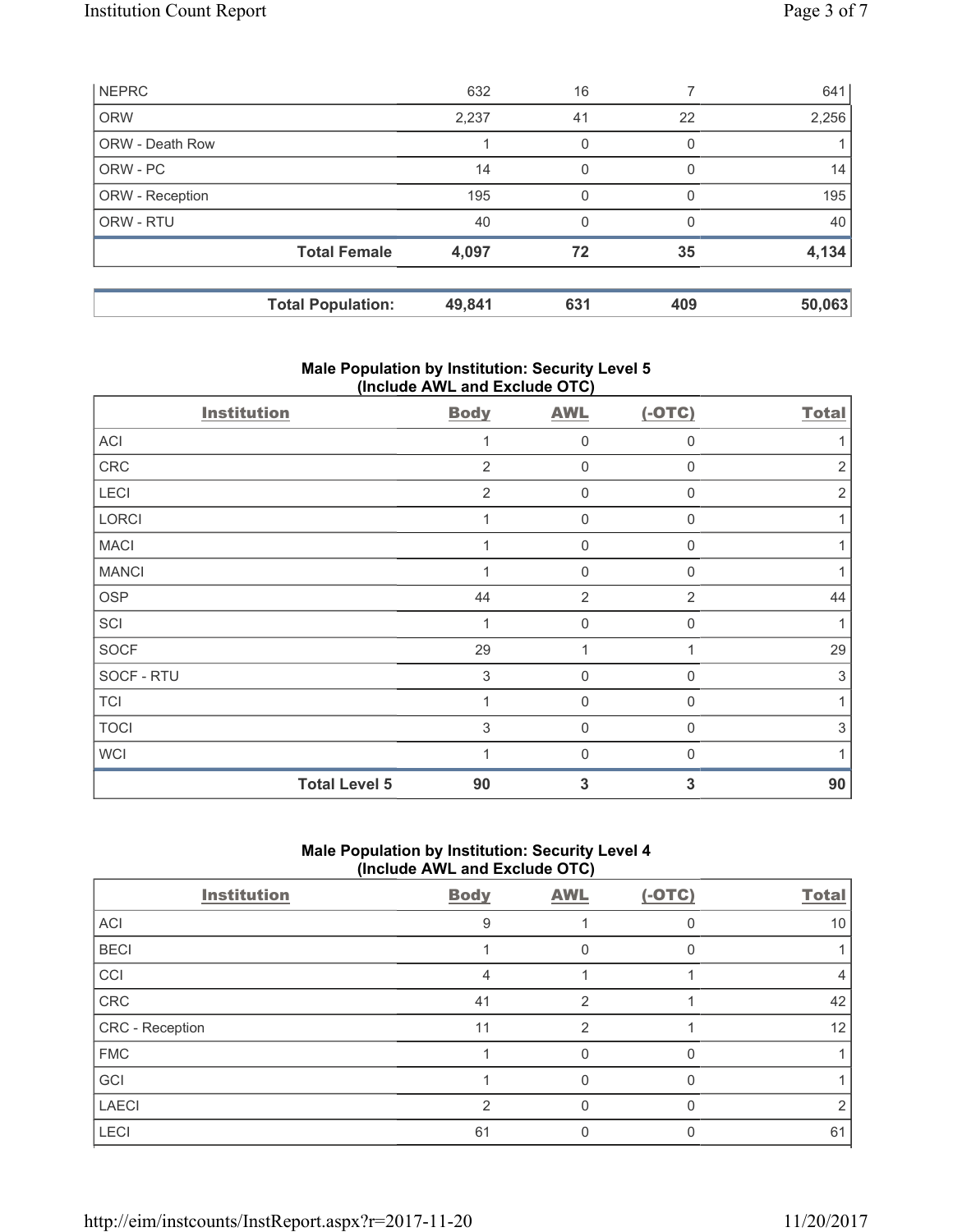| LOCI                     |                      | $10$           | $\mathsf{O}\xspace$       | $\mathbf 0$         | $10$                      |
|--------------------------|----------------------|----------------|---------------------------|---------------------|---------------------------|
| <b>LORCI</b>             |                      | 22             | 6                         | $\,6\,$             | 22                        |
| LORCI - Cadre            |                      | $\,$ 3 $\,$    | $\mathsf{O}\xspace$       | $\mathsf{O}\xspace$ | $\sqrt{3}$                |
| <b>LORCI - Reception</b> |                      | $\mathsf 3$    | $\mathsf{O}\xspace$       | $\mathsf{O}\xspace$ | $\ensuremath{\mathsf{3}}$ |
| <b>MACI</b>              |                      | 44             | $\overline{4}$            | $\mathsf 0$         | 48                        |
| <b>MANCI</b>             |                      | 95             | $\ensuremath{\mathsf{3}}$ | $\,$ 3 $\,$         | 95                        |
| <b>MCI</b>               |                      | $\overline{2}$ | $\mathsf{O}\xspace$       | $\mathsf 0$         | $\overline{2}$            |
| <b>NCCI</b>              |                      | $\overline{2}$ | $\mathsf{O}\xspace$       | $\mathsf{O}\xspace$ | $\sqrt{2}$                |
| <b>NCI</b>               |                      | $\overline{4}$ | 0                         | $\mathsf{O}\xspace$ | $\overline{4}$            |
| <b>OSP</b>               |                      | 396            | 4                         | $\,$ 3 $\,$         | 397                       |
| PCI                      |                      | 1              | $\mathsf{O}\xspace$       | $\mathsf 0$         | 1                         |
| <b>RCI</b>               |                      | 26             | $\mathbf 1$               | $\mathbf{1}$        | 26                        |
| <b>RICI</b>              |                      | $\,6\,$        | $\mathsf{O}\xspace$       | $\mathsf 0$         | $\,6\,$                   |
| SCI                      |                      | 8              | $\mathsf{O}\xspace$       | $\mathbf 0$         | 8                         |
| SOCF                     |                      | 1,113          | 12                        | 11                  | 1,114                     |
| SOCF - RTU               |                      | 54             | $\mathbf 0$               | $\mathsf{O}\xspace$ | 54                        |
| <b>TCI</b>               |                      | 16             | $\mathsf{O}\xspace$       | $\mathsf 0$         | $16$                      |
| TCI - Camp               |                      | $\mathbf{1}$   | $\mathsf{O}\xspace$       | $\mathsf 0$         | $\mathbf{1}$              |
| <b>TOCI</b>              |                      | 271            | 4                         | $\overline{4}$      | 271                       |
| <b>TOCI - PC</b>         |                      | 20             | $\mathsf{O}\xspace$       | $\mathsf{O}\xspace$ | 20                        |
| WCI                      |                      | 31             | $\mathbf 1$               | 1                   | 31                        |
| WCI - RTU                |                      | $\sqrt{3}$     | $\mathsf{O}\xspace$       | $\mathsf{O}\xspace$ | $\sqrt{3}$                |
|                          | <b>Total Level 4</b> | 2,262          | 41                        | 32                  | 2,271                     |

## **Male Population by Institution: Security Level 3 (Include AWL and Exclude OTC)**

| <b>Institution</b>                | <b>Body</b>    | <b>AWL</b>     | $(-OTC)$ | <b>Total</b>   |
|-----------------------------------|----------------|----------------|----------|----------------|
| <b>ACI</b>                        | 14             |                |          | 14             |
| ACI - PC                          | $\overline{2}$ | $\mathbf 0$    | 0        | $\overline{2}$ |
| <b>ACI - RTU</b>                  | 1              | 0              | 0        |                |
| CCI                               | 2              | $\mathbf 0$    | 0        | $\overline{2}$ |
| CRC                               | 93             | 4              | 4        | 93             |
| CRC - Cadre                       | 137            | $\mathbf 0$    | 0        | 137            |
| CRC - Reception                   | 600            | 9              | 7        | 602            |
| <b>CRC - RTU</b>                  | 55             | $\mathbf 0$    | 0        | 55             |
| <b>FMC</b>                        | 4              | $\overline{2}$ | 0        | 6              |
| FMC - Intensive Care - Male (CMC) | 3              | $\mathbf 0$    | $\Omega$ | 3              |
| LECI                              | 2,261          | 23             | 19       | 2,265          |
| <b>LORCI</b>                      | 51             | 34             | 33       | 52             |
| LORCI - Cadre                     | 86             | 0              | 0        | 86             |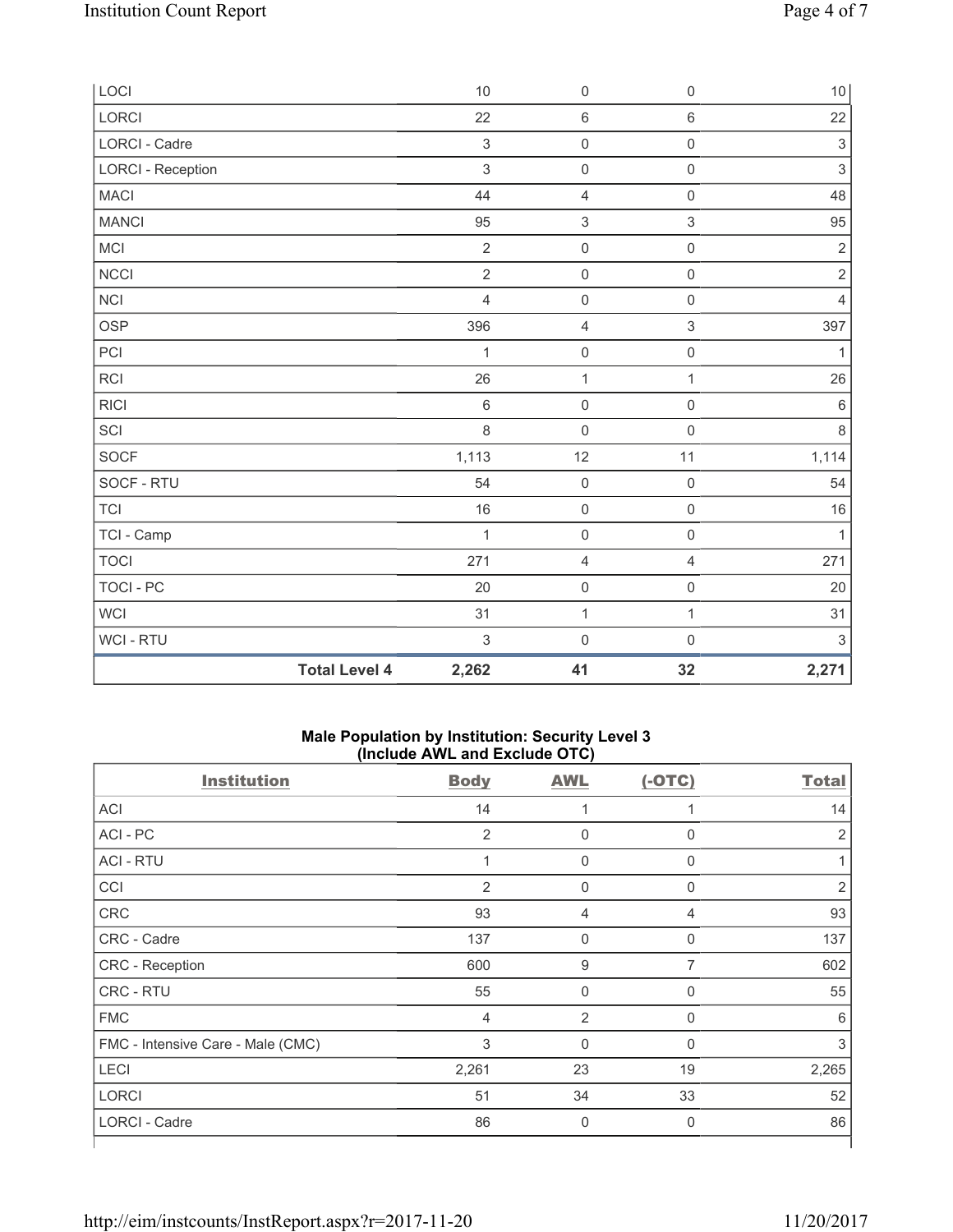| <b>LORCI - Reception</b> |                      | 596            | $\overline{2}$            | 1                   | 597            |
|--------------------------|----------------------|----------------|---------------------------|---------------------|----------------|
| <b>MACI</b>              |                      | 973            | 11                        | 6                   | 978            |
| <b>MANCI</b>             |                      | 2,096          | $16\,$                    | 12                  | 2,100          |
| MCI                      |                      | $\sqrt{3}$     | $\mathbf 0$               | $\boldsymbol{0}$    | 3              |
| <b>NCCI</b>              |                      | $\overline{4}$ | $\mathbf 0$               | $\mathsf 0$         | $\overline{4}$ |
| NCCI - Camp              |                      | 1              | $\mathbf 0$               | $\mathsf{O}\xspace$ | 1              |
| <b>NCI</b>               |                      | $\mathfrak{S}$ | $\mathsf{O}\xspace$       | $\mathsf{O}\xspace$ | $\,$ 3 $\,$    |
| <b>NEOCC</b>             |                      | 474            | $\overline{2}$            | 1                   | 475            |
| <b>OSP</b>               |                      | $\overline{2}$ | $\mathsf{O}\xspace$       | $\mathsf{O}\xspace$ | $\sqrt{2}$     |
| PCI                      |                      | 34             | $\mathbf 0$               | 0                   | 34             |
| <b>RCI</b>               |                      | 1,863          | 17                        | 15                  | 1,865          |
| <b>RICI</b>              |                      | 4              | 1                         | 1                   | 4              |
| <b>SOCF</b>              |                      | 12             | $\mathbf 0$               | $\mathsf 0$         | 12             |
| <b>TCI</b>               |                      | 967            | $\,6\,$                   | 5                   | 968            |
| <b>TOCI</b>              |                      | 92             | $\ensuremath{\mathsf{3}}$ | 1                   | 94             |
| <b>TOCI - PC</b>         |                      | 78             | $\mathbf 0$               | $\mathsf 0$         | 78             |
| <b>WCI</b>               |                      | 1,183          | 13                        | 12                  | 1,184          |
| <b>WCI-RTU</b>           |                      | 28             | $\mathbf 0$               | $\boldsymbol{0}$    | 28             |
|                          | <b>Total Level 3</b> | 11,722         | 144                       | 118                 | 11,748         |

## **Male Population by Institution: Security Level 2 (Include AWL and Exclude OTC)**

| <b>Institution</b>                | <b>Body</b>    | <b>AWL</b>          | $(-OTC)$       | <b>Total</b>   |
|-----------------------------------|----------------|---------------------|----------------|----------------|
| ACI                               | 711            | $\overline{7}$      | 5              | 713            |
| ACI - PC                          | 61             | $\mathbf 0$         | $\mathbf 0$    | 61             |
| <b>ACI - RTU</b>                  | 67             | $\mathbf 0$         | $\mathbf 0$    | 67             |
| <b>BECI</b>                       | 1,412          | 14                  | $10$           | 1,416          |
| CCI                               | 1,926          | 16                  | 5              | 1,937          |
| CRC                               | 133            | $\overline{5}$      | $\sqrt{5}$     | 133            |
| CRC - Cadre                       | 108            | $\mathsf{O}\xspace$ | $\mathbf 0$    | 108            |
| CRC - Reception                   | 212            | 11                  | 11             | 212            |
| CRC - RTU                         | $\overline{2}$ | $\mathbf 0$         | $\mathbf 0$    | $\overline{2}$ |
| <b>FMC</b>                        | $\overline{7}$ | $\overline{4}$      | $\mathsf 0$    | 11             |
| FMC - Intensive Care - Male (CMC) | 16             | $\mathsf{O}\xspace$ | $\mathbf 0$    | 16             |
| GCI                               | 523            | $\overline{2}$      | $\overline{2}$ | 523            |
| <b>GCI-RTU</b>                    | 48             | $\mathbf 0$         | $\mathbf 0$    | 48             |
| <b>LAECI</b>                      | 1,071          | 12                  | 10             | 1,073          |
| LECI                              | 3              | $\mathbf 0$         | $\mathbf 0$    | 3              |
| LOCI                              | 1,266          | 12                  | 5              | 1,273          |
| <b>LORCI</b>                      | 103            | 19                  | 18             | 104            |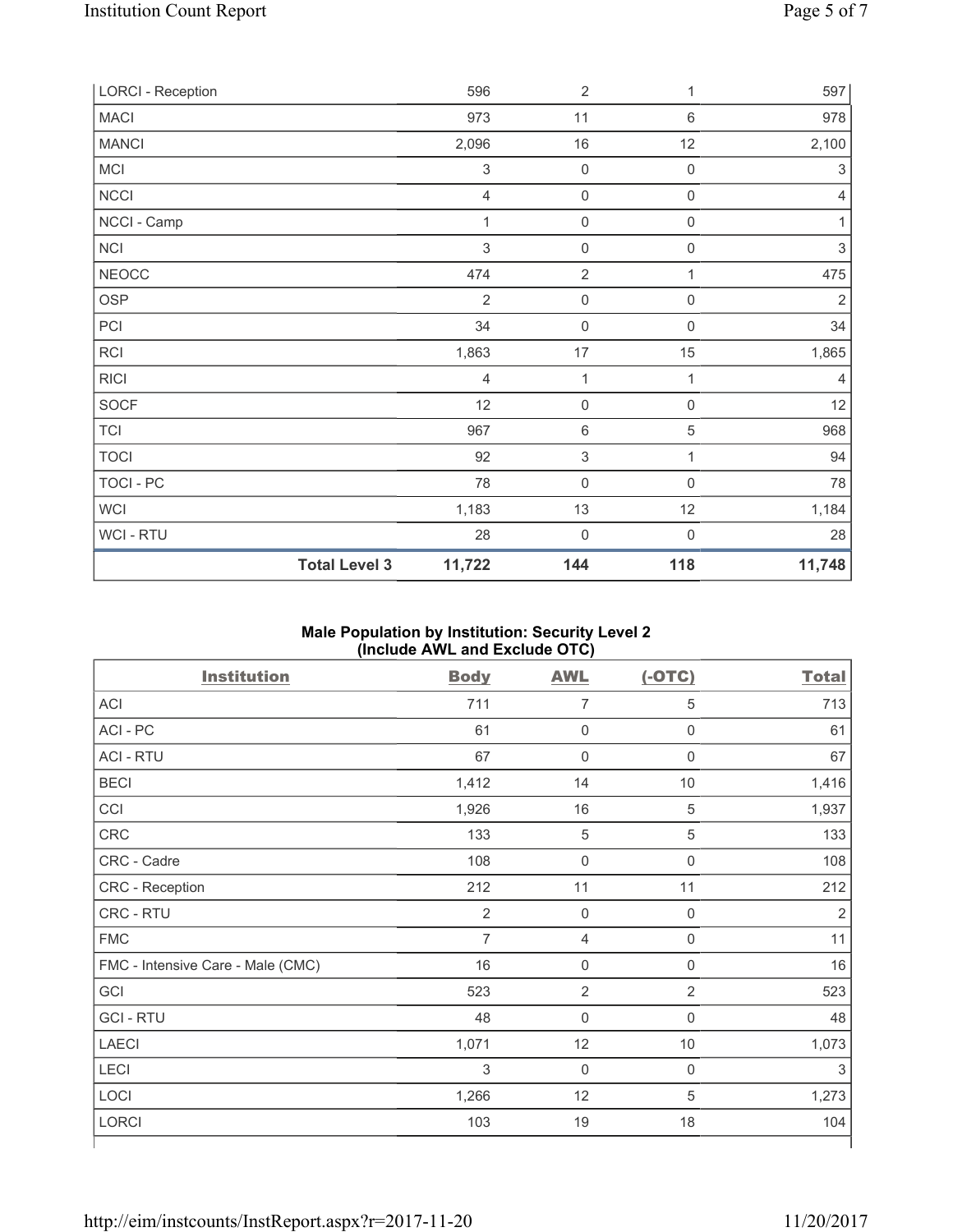| LORCI - Cadre            |                      | 47               | $\mathsf 0$    | 0                   | 47               |
|--------------------------|----------------------|------------------|----------------|---------------------|------------------|
| <b>LORCI - Reception</b> |                      | 220              | $\mathsf 0$    | $\mathbf 0$         | 220              |
| <b>MACI</b>              |                      | 89               | $\mathsf 0$    | $\mathsf{O}\xspace$ | 89               |
| <b>MANCI</b>             |                      | $\,6$            | $\mathbf 0$    | $\mathsf{O}\xspace$ | $\,6\,$          |
| MCI                      |                      | 1,484            | $10$           | $\,6\,$             | 1,488            |
| MCI - Camp               |                      | 1                | $\mathbf 0$    | $\mathsf{O}\xspace$ | 1                |
| NCCI                     |                      | 1,334            | 18             | 15                  | 1,337            |
| <b>NCI</b>               |                      | 1,728            | 28             | 22                  | 1,734            |
| <b>OSP</b>               |                      | 1                | $\mathbf 0$    | $\mathbf 0$         | 1                |
| PCI                      |                      | 694              | 18             | 3                   | 709              |
| RCI                      |                      | 228              | $\overline{2}$ | $\mathbf 0$         | 230              |
| <b>RICI</b>              |                      | 1,526            | 22             | 17                  | 1,531            |
| SCI                      |                      | 963              | 9              | 4                   | 968              |
| <b>TCI</b>               |                      | $\sqrt{2}$       | $\mathsf 0$    | $\mathsf{0}$        | $\overline{2}$   |
| TCI - Camp               |                      | 1                | $\mathbf 0$    | $\mathsf{0}$        | 1                |
| <b>TOCI</b>              |                      | $\boldsymbol{9}$ | 1              | 1                   | $\boldsymbol{9}$ |
| TOCI - PC                |                      | 1                | $\mathbf 0$    | $\mathsf{0}$        | 1                |
| WCI                      |                      | $\sqrt{3}$       | $\mathbf 0$    | 0                   | $\sqrt{3}$       |
|                          | <b>Total Level 2</b> | 16,006           | 210            | 139                 | 16,077           |

## **Male Population by Institution: Security Level 1 (Include AWL and Exclude OTC)**

| <b>Institution</b>                | <b>Body</b> | <b>AWL</b>          | $(-OTC)$       | <b>Total</b> |
|-----------------------------------|-------------|---------------------|----------------|--------------|
| <b>ACI</b>                        | 641         | 8                   | $\overline{2}$ | 647          |
| ACI - PC                          | 1           | $\mathbf 0$         | $\mathbf 0$    |              |
| <b>ACI - RTU</b>                  | 36          | $\mathbf 0$         | $\mathbf 0$    | 36           |
| <b>BECI</b>                       | 824         | 12                  | 4              | 832          |
| <b>BECI</b> - Camp                | 483         | $\mathbf 0$         | $\mathbf 0$    | 483          |
| CCI                               | 669         | $\overline{2}$      | $\mathbf 1$    | 670          |
| <b>CRC</b>                        | 75          | $\overline{4}$      | 3              | 76           |
| CRC - Reception                   | 93          | $\sqrt{3}$          | $\mathsf 3$    | 93           |
| <b>FMC</b>                        | 415         | 5                   | $\mathbf 0$    | 420          |
| FMC - Intensive Care - Male (CMC) | 24          | $\mathsf{O}\xspace$ | $\mathbf 0$    | 24           |
| GCI                               | 601         | 12                  | 2              | 611          |
| GCI - Camp                        | 705         | 1                   | $\mathbf 0$    | 706          |
| <b>GCI-RTU</b>                    | 14          | $\mathbf 0$         | $\mathbf 0$    | 14           |
| <b>LAECI</b>                      | 686         | $\overline{7}$      | 6              | 687          |
| <b>LECI</b>                       | 5           | 1                   | 0              | 6            |
| LECI - Camp                       | 177         | $\mathbf 0$         | 0              | 177          |
| LOCI                              | 1,033       | 1                   | 1              | 1,033        |